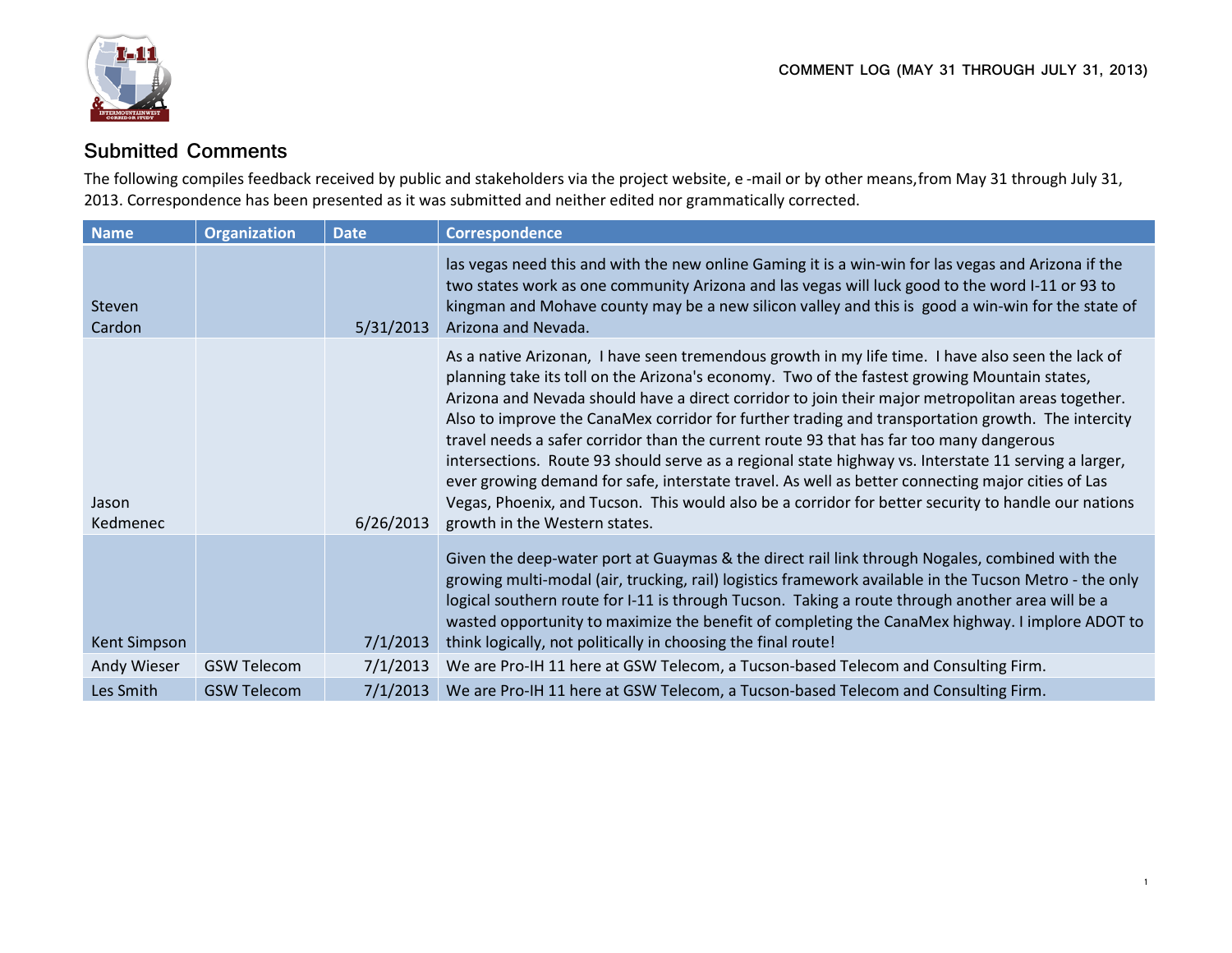

| <b>Name</b>                   | <b>Organization</b>                  | <b>Date</b> | <b>Correspondence</b>                                                                                                                                                                                                                                                                                                                                                                                                                                                                                                                                                                                                                                                                                                                                                                                                                                                                                                                                                                                           |
|-------------------------------|--------------------------------------|-------------|-----------------------------------------------------------------------------------------------------------------------------------------------------------------------------------------------------------------------------------------------------------------------------------------------------------------------------------------------------------------------------------------------------------------------------------------------------------------------------------------------------------------------------------------------------------------------------------------------------------------------------------------------------------------------------------------------------------------------------------------------------------------------------------------------------------------------------------------------------------------------------------------------------------------------------------------------------------------------------------------------------------------|
| William                       |                                      | 7/3/2013    | Please consider linking this corridor to Boise. This could possibly use part of the existing US-93<br>corridor, head west - allowing the existing US-93 to provide access to Jackpot and Twin Falls - and<br>then linking up a new I-11 to the future Idaho State Highway 16 extension in west Boise/Meridian.<br>This could also revitalize the Indian Valley highway project along the ID 16 corridor originally<br>visioned by the Idaho Transportation Department. This would allow the future I-11 to travel north<br>from Boise to Lewiston, Couer d'Alene, and the Canadian border. This also provides safe access to<br>tourist destinations such as McCall and Coeur d'Alene, and provide direct access to the Port of<br>Lewiston, opening up safe and efficient commerce within the state of Idaho and potentially Nevada<br>and Arizona. Of course, this also provides a safe direct access from Boise to Las Vegas and Phoenix,<br>benefitting drivers and travellers from all three major cities. |
|                               |                                      |             | I have looked everywhere and cannot find a concise map of potential routes. Please send me the<br>appropriate links so I can see the routes and share this information with the many concerned<br>citizens who are totally against a route going through the protected area on the West side of<br>Tucson. We along with park representatives protested this a couple years ago and have not<br>changed our mine that it would be detrimental to run a truck route right next to Tucson's and<br>Arizona's premier tourist attraction - Saguaro National Park West - in addition to the Tucson Park,<br>Ironwood Park, and the Sonoran Desert Museum. Send this to Yuma or Douglas!<br>One other thing I was thinking about with these routes is Kitt Peak. This is a low light area to<br>protect the important research being done there and, depending the route, this will be bringing                                                                                                                      |
| <b>JUDITH</b><br><b>MALEN</b> |                                      | 7/5/2013    | incredible light pollution into this area. Just one more point against having this come west through<br>the Tucson Mountains.                                                                                                                                                                                                                                                                                                                                                                                                                                                                                                                                                                                                                                                                                                                                                                                                                                                                                   |
| Hugh<br>Cawthorne<br>Esq      | State bars of<br>Utah and<br>Arizona | 7/6/2013    | As Chair of the International Law Sections of the State Bars of both Arizona (2000-2001) and Utah<br>(2011-2012) I am totally supportive, would like to be kept in the loop and contribute as appropriate.<br>Great initiative. Best Regards                                                                                                                                                                                                                                                                                                                                                                                                                                                                                                                                                                                                                                                                                                                                                                    |
| Steven<br>Cardon              |                                      | 7/6/2013    | i see las vegas and arizona as one. if we work as one community in conjuntion it will have a major<br>positive impact on mohave county and nevada it is a win-win to develop hwy 93 from las vegas to<br>kingman in to a master plan/area. www.KingmanArizonaLand.com Thank you steven cardon                                                                                                                                                                                                                                                                                                                                                                                                                                                                                                                                                                                                                                                                                                                   |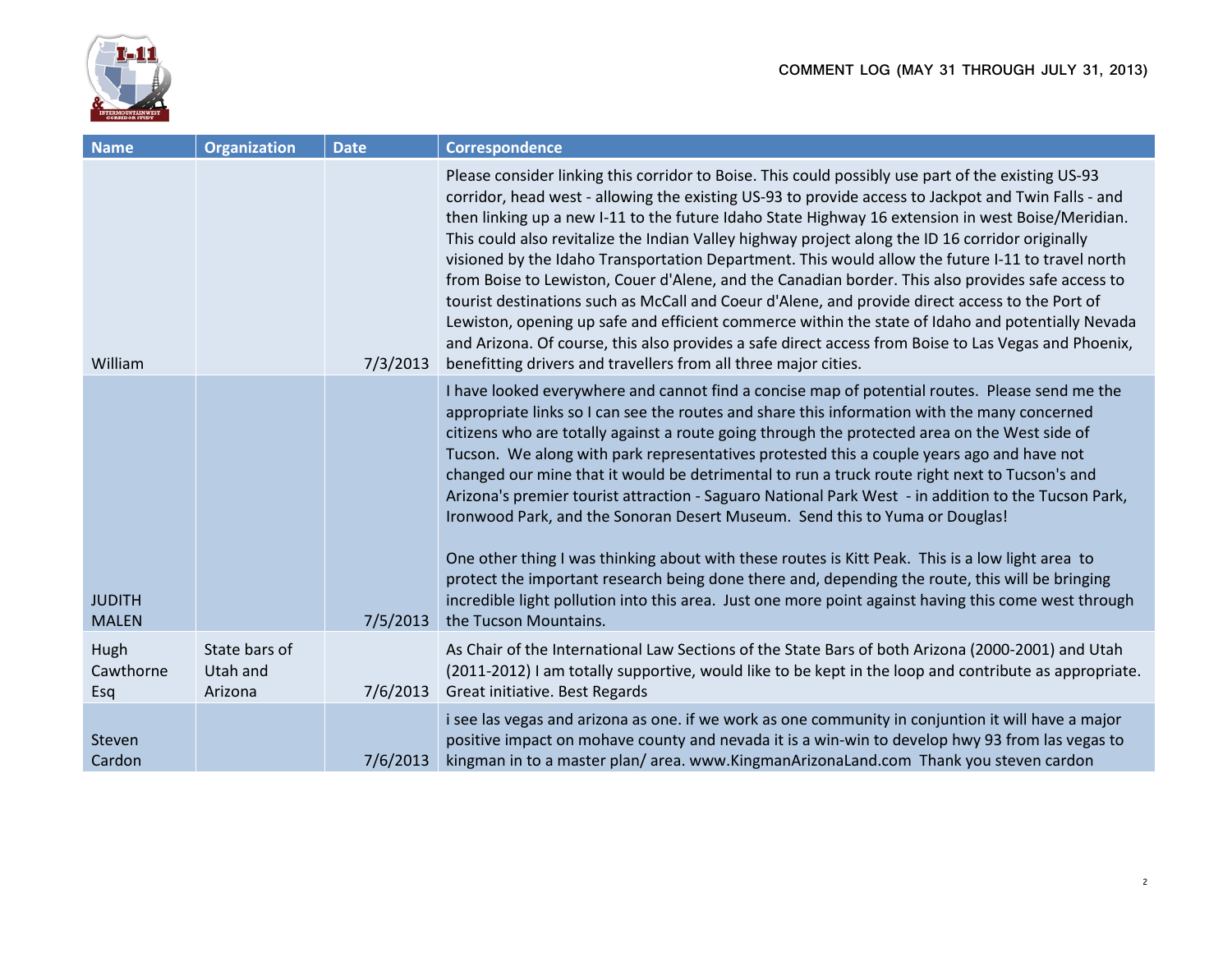

| <b>Name</b>        | <b>Organization</b> | <b>Date</b> | <b>Correspondence</b>                                                                                                                                                                                                                                                                                                                                                                                                                                                                                                                                                                                                                                                                                                                                                                                                                                                                                                                                                                                                                                                                                                                                                                                                                                                                                                                         |
|--------------------|---------------------|-------------|-----------------------------------------------------------------------------------------------------------------------------------------------------------------------------------------------------------------------------------------------------------------------------------------------------------------------------------------------------------------------------------------------------------------------------------------------------------------------------------------------------------------------------------------------------------------------------------------------------------------------------------------------------------------------------------------------------------------------------------------------------------------------------------------------------------------------------------------------------------------------------------------------------------------------------------------------------------------------------------------------------------------------------------------------------------------------------------------------------------------------------------------------------------------------------------------------------------------------------------------------------------------------------------------------------------------------------------------------|
| Joe Parrish        |                     | 7/7/2013    | Great and grand ideal. I would go further and have it go all the way through from Vegas to Mexico<br>from the start to finish of the project. With at least one lane all the way through designated as I-11<br>and insure by-passes from traffic jams. Arizona has been the state for some pretty grand projects. It<br>would be great having a Interstate from the Mexican Baha Gulf where the river joins to at least<br>Phoenix I-11 connection. preplanned for a later deep water large ship canal with a deep water canal<br>in the midiaiam and rail for things like people movement and tethered air-ships that could be drawn<br>don for high winds and such. The technology from places like Israel and the Dutch that has and does<br>work the foundation of the project                                                                                                                                                                                                                                                                                                                                                                                                                                                                                                                                                            |
| Davin Gaddy        |                     | 7/9/2013    | I would love the corridor between Phoenix and Las Vegas. For four months when I first moved to<br>Las Vegas from Phoenix, I drove that corridor every weekend. I learned the ins and outs of that<br>corridor quite well. I believe that this would greatly increase commerce between the two cities.                                                                                                                                                                                                                                                                                                                                                                                                                                                                                                                                                                                                                                                                                                                                                                                                                                                                                                                                                                                                                                         |
| <b>Ron Mill</b>    |                     | 7/9/2013    | I would like to add my support to this project and suggest an additional, complementary project,<br>namely the creation of a new regional jetport and intermodal facility north of I 10 and west of<br>Wickenburg. This would realign air traffice for the entire sw region and tie into the I 11 corridor. I<br>am creating a preliminary concept plan for this idea and would like to provide it to you for<br>discussion.                                                                                                                                                                                                                                                                                                                                                                                                                                                                                                                                                                                                                                                                                                                                                                                                                                                                                                                  |
| <b>Curtis and</b>  |                     |             | As residents of the Avra Valley living near the proposed I-11 bypass, we are writing to express our<br>vigorous opposition to any potential highway bypass route through the Avra Valley. The Bureau of<br>Reclamation, the Superintendent of Saguaro National Park, Arizona Game and Fish, Tohono<br>O'odham Nation, Pima County Board of Supervisors, and hundreds of residents of Avra Valley are<br>already on record as opposing such a bypass when it was proposed back in 2007. We specifically<br>chose this area to live because of the abundant natural beauty, wildlife, and proximity to the<br>protected lands of Tucson Mountain Park and Saguaro National Park. Any bypass through the Avra<br>Valley would absolutely destroy the peace and quiet of our neighborhood, disrupt wildlife, and bring<br>increased noise, air, and light pollution to our doorstep. It would be a true disaster for the quality of<br>life we have enjoyed. It would also have a huge negative impact on our property values. We believe<br>that transportation planning studies should focus on expanding the capacity of existing<br>transportation corridors, which already have the infrastructure (gas stations, hotels, restaurants,<br>etc.) to support the traffic along those corridors. Please stop this ill-conceived bypass proposal |
| <b>Robin Clark</b> |                     | 7/19/2013   | before it becomes a reality and destroys the Avra Valley forever. Thank you.                                                                                                                                                                                                                                                                                                                                                                                                                                                                                                                                                                                                                                                                                                                                                                                                                                                                                                                                                                                                                                                                                                                                                                                                                                                                  |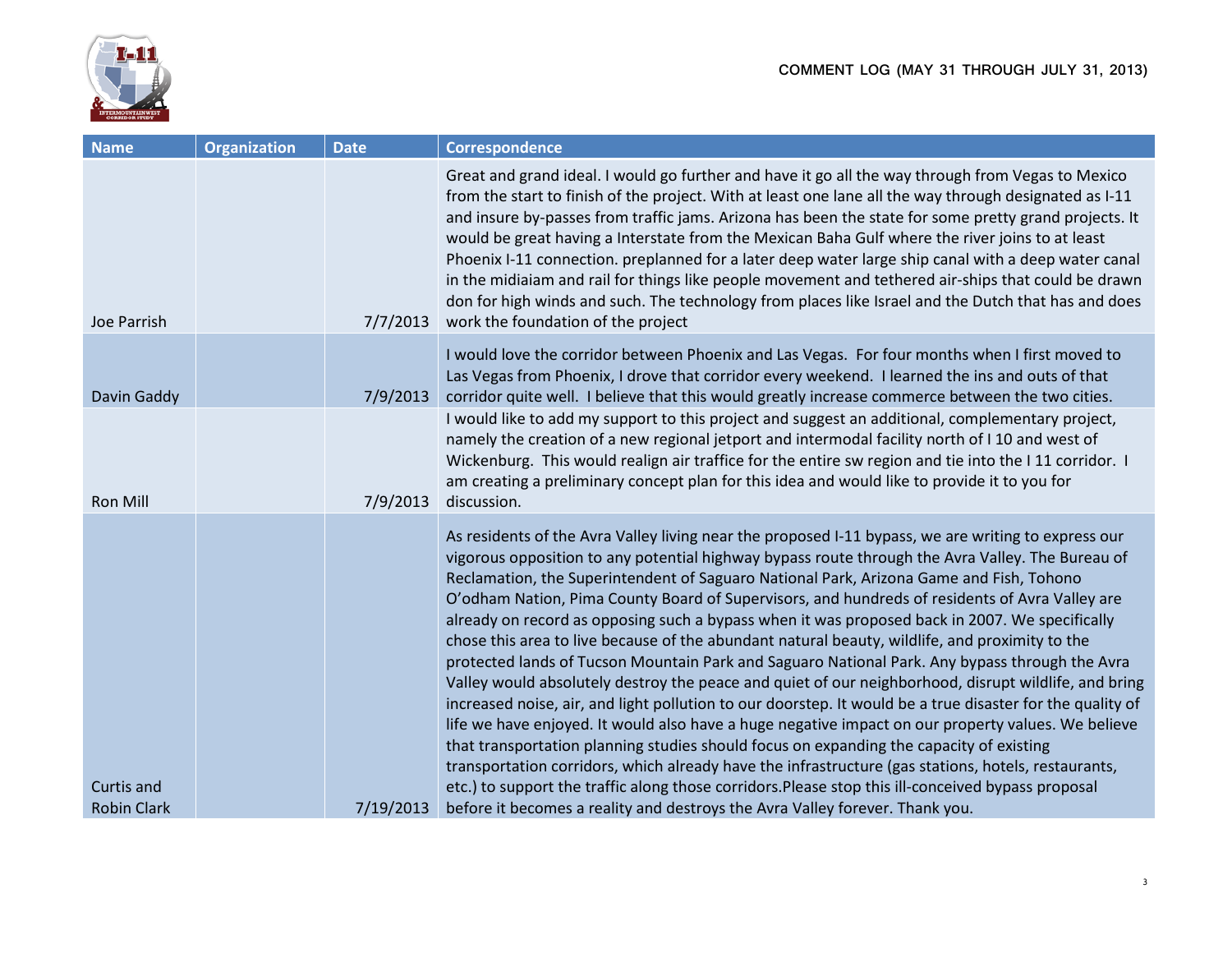

| <b>Name</b>              | <b>Organization</b>            | <b>Date</b> | Correspondence                                                                                                                                                                                                                                                                                                                                                                                                                                                                                                                                                                                                                                                                                                                                                                                                                                                                                                                                                                                                                           |
|--------------------------|--------------------------------|-------------|------------------------------------------------------------------------------------------------------------------------------------------------------------------------------------------------------------------------------------------------------------------------------------------------------------------------------------------------------------------------------------------------------------------------------------------------------------------------------------------------------------------------------------------------------------------------------------------------------------------------------------------------------------------------------------------------------------------------------------------------------------------------------------------------------------------------------------------------------------------------------------------------------------------------------------------------------------------------------------------------------------------------------------------|
| <b>Travis</b><br>McHenry |                                | 7/9/2013    | Hi, I'm in support of high speed rail line either instead of, or parallel to, a traditional highway.<br>However given the horrible job California has been doing with getting it's own high speed rail going,<br>I can understand there being some political hurdles. If I remember correctly, there's also a lot of<br>funding from the federal government going to high speed rail lines which might make this addition<br>to the project a (relatively speaking) low cost option. It would also connect Phoenix to the US<br>passenger rail system. A later extension to Tucson would also be a good alternative to doing further<br>construction work on the I-10.<br>Another hurdle I can see is the need to build a second hoover dam bypass bridge for the rail. I think<br>however that it would be well worth the cost, and I'm sure it would also be easier the second time<br>around.                                                                                                                                         |
| Sheli<br>Stoddart        |                                | 7/12/2013   | I am interested in being on one of the committees regarding the research and implementation of<br>this project. Thank you, Sheli                                                                                                                                                                                                                                                                                                                                                                                                                                                                                                                                                                                                                                                                                                                                                                                                                                                                                                         |
| Janice Stone             |                                | 7/13/2013   | This interstate is desperately needed. It's amazing that it has taken so long to get this far.<br>Commerce is being lost each day.                                                                                                                                                                                                                                                                                                                                                                                                                                                                                                                                                                                                                                                                                                                                                                                                                                                                                                       |
| John Cook                | Mayor of Town<br>of Wickenburg | 7/22/2013   | 2 letters and a petition from the Town of Wickenburg. Available upon request.                                                                                                                                                                                                                                                                                                                                                                                                                                                                                                                                                                                                                                                                                                                                                                                                                                                                                                                                                            |
|                          |                                |             | I am writing in opposition to the I-11 corridor through Avra Valley. My husband and I bought land<br>and built our adobe home 10 years ago in the place we want to live through our future retirement.<br>We chose it because of our love of the desert, it's plants and animals, and the special community of<br>neighbors. We moved from the city to escape the lights and noise of the city. We enjoy the sounds<br>of coyotes and owls at night, which would shamefully be replaced with airbrakes and sirens. We<br>harvest fruits from the native plants during the summer. We gaze at the bright stars on clear nights.<br>We photograph wildlife that wanders through our property. If this highway is built, our home will be<br>ruined as we live only approximately one mile from Sandario. Our dream will be lost. I understand<br>that I am just one person and that our government must keep in mind the needs of everyone, so I<br>am going to list other reasons why this highway must not be built through this valley. |
| Ann Gonzalez             |                                | 7/25/2013   | First, I work at Saguaro National Park during the summers and intermittently the rest of the year.<br>Visitors from around the world come out to the Tucson Mountain District of the park to visit and<br>learn about our special desert. Local residents hike regularly to retreat from the stresses of<br>everyday life. It matters little how far across the valley you put the highway, it will impact the<br>experience of citizens and visitors at the park. the viewshed will be altered forever, and highway                                                                                                                                                                                                                                                                                                                                                                                                                                                                                                                     |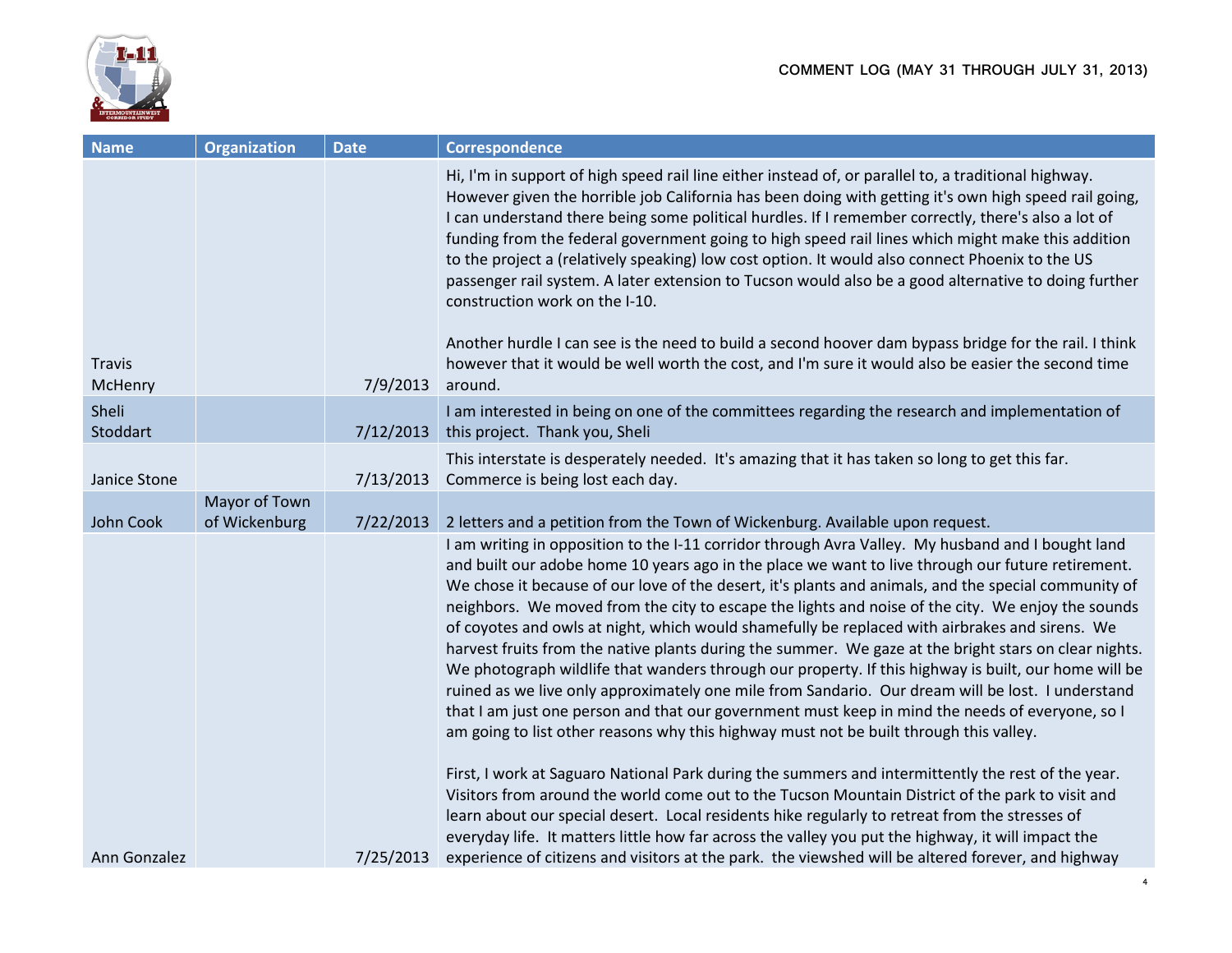

| <b>Name</b> | <b>Organization</b> | <b>Date</b> | Correspondence                                                                                                                                                                                                                                                                                                                                                                                                                                                                                                                                                                                                                                                                                                                                                                                                                                         |
|-------------|---------------------|-------------|--------------------------------------------------------------------------------------------------------------------------------------------------------------------------------------------------------------------------------------------------------------------------------------------------------------------------------------------------------------------------------------------------------------------------------------------------------------------------------------------------------------------------------------------------------------------------------------------------------------------------------------------------------------------------------------------------------------------------------------------------------------------------------------------------------------------------------------------------------|
|             |                     |             | noises will overpower the sounds of birds, insects, and mammals, and certainly remove any sense of<br>quiet. Visitors to the Arizona-Sonora Desert Museum would be similarily impacted.                                                                                                                                                                                                                                                                                                                                                                                                                                                                                                                                                                                                                                                                |
|             |                     |             | Second, the Tucson Mountain range supports a small population of mountain lions that need to be<br>able to move across the valley to the surrounding ranges. A highway could have the effect of<br>eliminating the population of the cats from the range due to the inability to disperse and breed. The<br>ecosystem of our mountains would be altered negatively, with impacts that would affect residents<br>in the area in addition to the natural balance that has evolved in our area.<br>Third, there are too many barriers to the highway in Avra Valley. These include reservation land that<br>belongs to the Tohono O'odham Nation, the Wildlife Mitigation Corridor that was put in place to<br>allow the dispersal of animals I mentioned in the above paragraph, the Central Arizona Project canal,<br>as well as Saguaro National Park. |
|             |                     |             | Last, this would have a negative impact to the City of Tucson, Vail, and Marana. Many businesses<br>along I-10 depend on traffic moving through Tucson. Traffic that is diverted out of the city is money<br>lost.<br>I hope the study committee will keep these things in mind, and will choose to abandon the plan. It<br>has no benefits for Tucson or Avra Valley residents.                                                                                                                                                                                                                                                                                                                                                                                                                                                                       |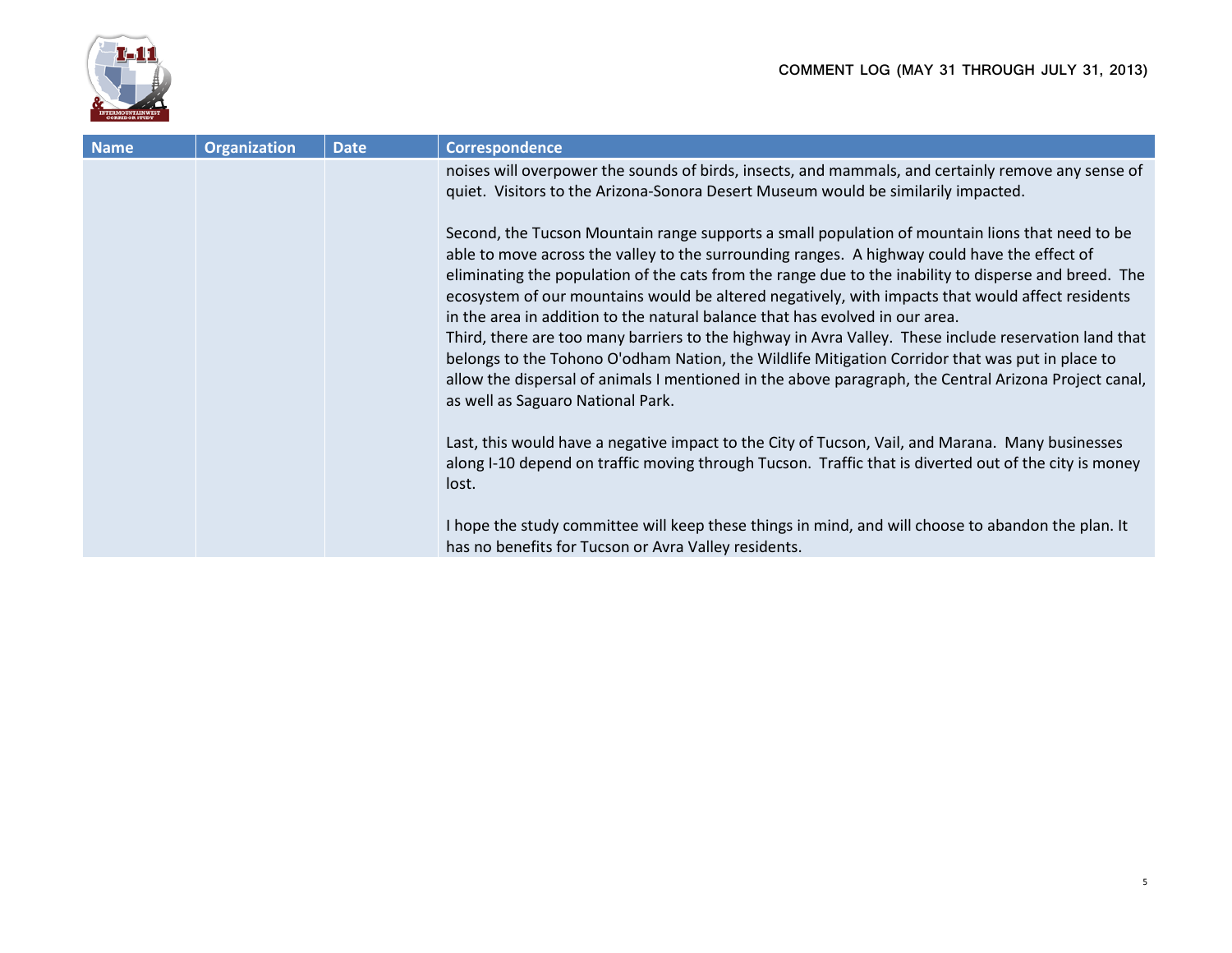

| <b>Name</b> | <b>Organization</b> | <b>Date</b> | Correspondence                                                                                                                                                                                                                                                                                                                                                                                                                                                                                                                                                                                                                                                                                                                                                                                                                                                                                                                                                                                                                                                                                                                                                                                                                                              |
|-------------|---------------------|-------------|-------------------------------------------------------------------------------------------------------------------------------------------------------------------------------------------------------------------------------------------------------------------------------------------------------------------------------------------------------------------------------------------------------------------------------------------------------------------------------------------------------------------------------------------------------------------------------------------------------------------------------------------------------------------------------------------------------------------------------------------------------------------------------------------------------------------------------------------------------------------------------------------------------------------------------------------------------------------------------------------------------------------------------------------------------------------------------------------------------------------------------------------------------------------------------------------------------------------------------------------------------------|
|             |                     |             | My husband, foster son, and I recently moved to our dream property near the intersection of Kinney<br>and Mile Wide road, less than a mile away from the proposed route of I-11 thru Avra Valley. Our<br>community (Barrio Sapo) enforces firm deed restrictions that protect the tracts of pristine Sonoran<br>desert within our acreage. We are dismayed at the thought of a highway near and through this<br>special area for many reasons.                                                                                                                                                                                                                                                                                                                                                                                                                                                                                                                                                                                                                                                                                                                                                                                                              |
|             |                     |             | In a letter to Cherie Campbell dated July 2, 2013, Pima County Administrator Chuck Huckelberry<br>estimated that ~5000 acres would be purchased to mitigate habitat loss caused by I11, which "can<br>be used to effectively restore and establish viable wildlife corridors". However, the proposed I-11<br>route would sever active wildlife corridors between the Tucson Mountains, Ironwood Forest<br>National Monument, and the Baboquivari Mountains. This winter, a mountain lion was struck and<br>killed by a vehicle when it walked out of Saguaro National Park West; enormous amounts of carnage<br>should be anticipated with a highway through this wildlife-dense area. A highway through this area<br>also promises light, noise, air pollution, plus lots of litter. The impact on tourism to this favorite area<br>of Southern Arizona must be considered. The experiences of watching sunsets at Arizona Sonora<br>Desert Museum, hiking to Wasson Peak within Saguaro West NP, star gazing at Kitt Peak- all these<br>will be denigrated by the presence of a busy, blazing nearby highway. We risk a similar loss of<br>unique, pristine landscape as predicted for the Northern Santa Rita Mountains by ill-conceived<br>development. |
|             |                     |             | The economic benefits anticipated by I-11's development encourage the "dirtiest" industries.<br>Expansions in fossil-fuel, motor vehicle-driven commerce are an atavism given our county's stated<br>desire to attract and encourage biotechnology, outdoor tourism, and other "clean" industries. In<br>addition, I-11 would offer a plump "artery of opportunity" for illegal immigration and drug<br>trafficking. Just last month, our neighbor found drug mule backpacks in her backyard. We should<br>expect many more with I-11 also in our backyard.                                                                                                                                                                                                                                                                                                                                                                                                                                                                                                                                                                                                                                                                                                 |
| Jennifer    |                     |             | Does I-10 traffic need alleviation? Yes. Can a more creative and ecologically, economically sound                                                                                                                                                                                                                                                                                                                                                                                                                                                                                                                                                                                                                                                                                                                                                                                                                                                                                                                                                                                                                                                                                                                                                           |
| Wilcox      |                     | 7/25/2013   | answer be found? I'm sure of it! How can we help you find a better alternative?                                                                                                                                                                                                                                                                                                                                                                                                                                                                                                                                                                                                                                                                                                                                                                                                                                                                                                                                                                                                                                                                                                                                                                             |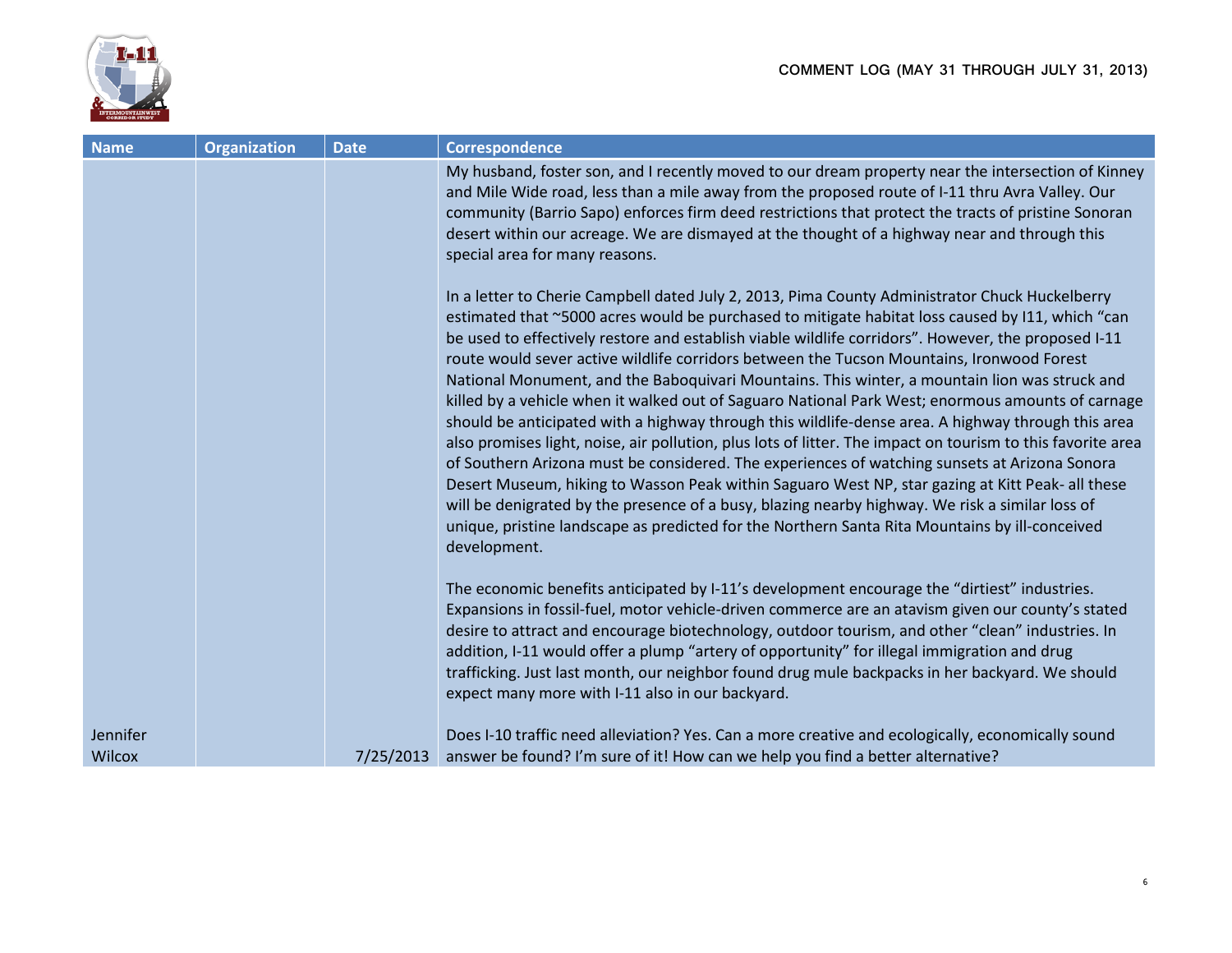



| <b>Name</b>  | <b>Organization</b>           | <b>Date</b> | <b>Correspondence</b>                                                                                                                                                                                                                                                                                                                                                                                                                                                                                                                                                                      |
|--------------|-------------------------------|-------------|--------------------------------------------------------------------------------------------------------------------------------------------------------------------------------------------------------------------------------------------------------------------------------------------------------------------------------------------------------------------------------------------------------------------------------------------------------------------------------------------------------------------------------------------------------------------------------------------|
|              |                               |             | I've read an article out of the Arizona Daily Star that mentions a possible Interstate 11 extension<br>southeast to Tucson. The road would be separate from I-10 between Phoenix and Tucson and would<br>eventually connect to I-19 to the south and then end at I-10 to the east of the city.                                                                                                                                                                                                                                                                                             |
|              |                               |             | Since the primary purpose of I-11 is to feed into the CANAMEX corridor, it would seem that the<br>minimal amount of route numbers would be beneficial to the route. That's why I propose extending<br>the I-19 designation along this extension and up the planned I-11 corridor to I-15 at Las Vegas, then<br>(as I understand it) I-15 fills in the CANAMEX corridor the rest of the way north to the Canadian<br>border; it reduces what is planned as I-19/I-11/I-15 to just I-19/I-15. I've attached a map to illustrate<br>I-19 in this scenario.                                    |
|              |                               |             | The I-19 to I-10 portion of the route could become I-210, while old I-19 between the proposed I-<br>11/I-19 junction north to I-10 becomes I-219, while the stub where I-11 is planned to end (pardon<br>any inaccuracies) becomes I-119.                                                                                                                                                                                                                                                                                                                                                  |
|              |                               |             | Conversely, the Interstate 17 designation could be extended south along this new southern road and<br>"absorb" I-19, leaving I-11 largely unaffected. While this could provide an alternative route of sorts<br>to what is planned as I-11 that serves most of Arizona's major population centers (Nogales, Tucson,<br>Phoenix, and Flagstaff), it would still leave 3 routes (I-17/I-11/I-15) for the CANAMEX corridor. This<br>leaves I-217 for old I-19 and I-210 from old I-19 to I-10; I also have a map of this scenario, but I can<br>only (apparently) attach 1 file per response. |
| Carlos Lopex |                               | 7/25/2013   | Is it too late to consider a different number for the Interstate 11 corridor, seeing as it is not built (but<br>signed into law), or could the number still be changed? Are such ideas being discussed within ADOT?<br>https://adotnetprod/envoy/attachment.aspx?fileName=I-19 Extension.gif&ReqID=1320655734                                                                                                                                                                                                                                                                              |
| Levi Tappan  | City of Page<br>Councilmember | 7/23/2013   | I'm not sure if you are aware of the where the city of Page is located on a map, but the I-11 corridor<br>would effectively route traffic away from Page. Being a tourist base economy route thought canyon<br>country this project would not be in our best interest.                                                                                                                                                                                                                                                                                                                     |